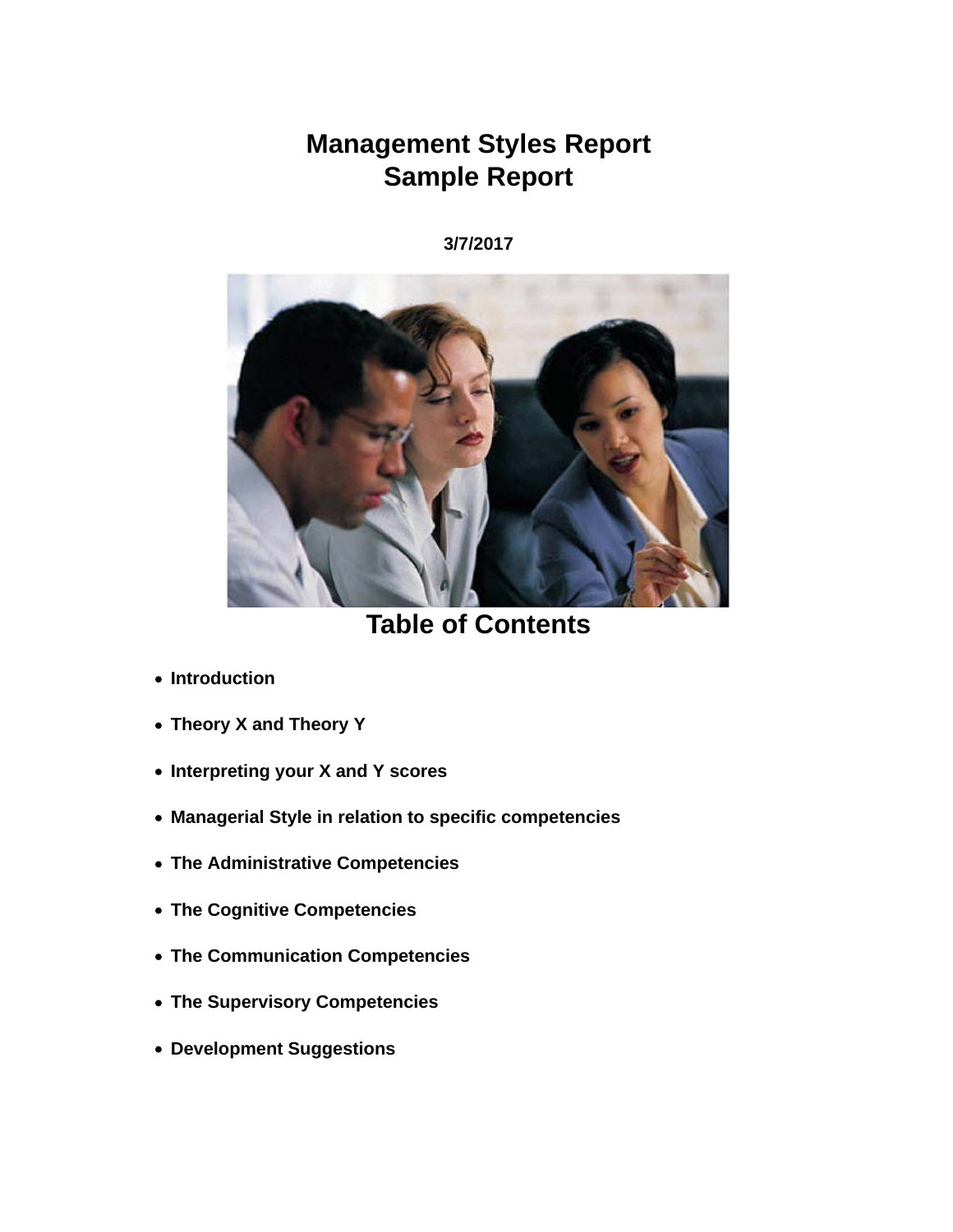### **Introduction**

In his book, The Human Side of Enterprise, Douglas McGregor presented two highly influential ways of viewing people's motivation in the workplace, known as Theory X and Theory Y.

Theory X assumes that people are lazy, dislike and shun work, lack ambition, dislike responsibility, and prefer to be led. In these circumstances, management must persuade, reward, punish, control, and direct people's activities. Theory X says that the average human being seeks to avoid responsibility, is not ambitious, and seeks security before advancement.

Under Theory X, management approaches can range from a "hard" to a "soft" approach. The hard approach relies on coercion, implicit threats, close supervision, and tight controls; essentially an environment of command and control. The soft approach is to be permissive and seek harmony, with the hope that in return employees will cooperate when asked to do so. However, neither of these extremes is optimal. The hard approach often results in hostility, purposely low-productivity, and hard-line demands. The soft approach results in ever-increasing requests for more rewards in exchange for ever-decreasing productivity.

By contrast, Theory Y assumes that people have a psychological need to work, and want achievement and responsibility. Under Theory Y, the essential task of management is to arrange organizational conditions and methods of operation, so that by directing their efforts toward organizational objectives, people can achieve their own goals. People who agree with Theory Y believe that, for most people, work is as natural as play; that people have capacity for self-control, that motivation arises from higher order needs such as self-esteem and achievement, and that people, if properly managed, will be more than willing to take on responsibility. Finally, Theory Y says that people can be creative and team-spirited, and that few organizations make use of these inherent abilities that their people have.

According to McGregor's theory, the role of a manager is not to ask, "Which theory of human nature is right?" but, "What is the reality of our job situation, and how can I motivate my group to keep them involved and contributing?." In other words, whether you as a manager adhere to Theory X or Theory Y will be reflected in how you relate to and communicate with your people in different circumstances.

The next page summarizes some of the assumptions that underpin the X and Y theories.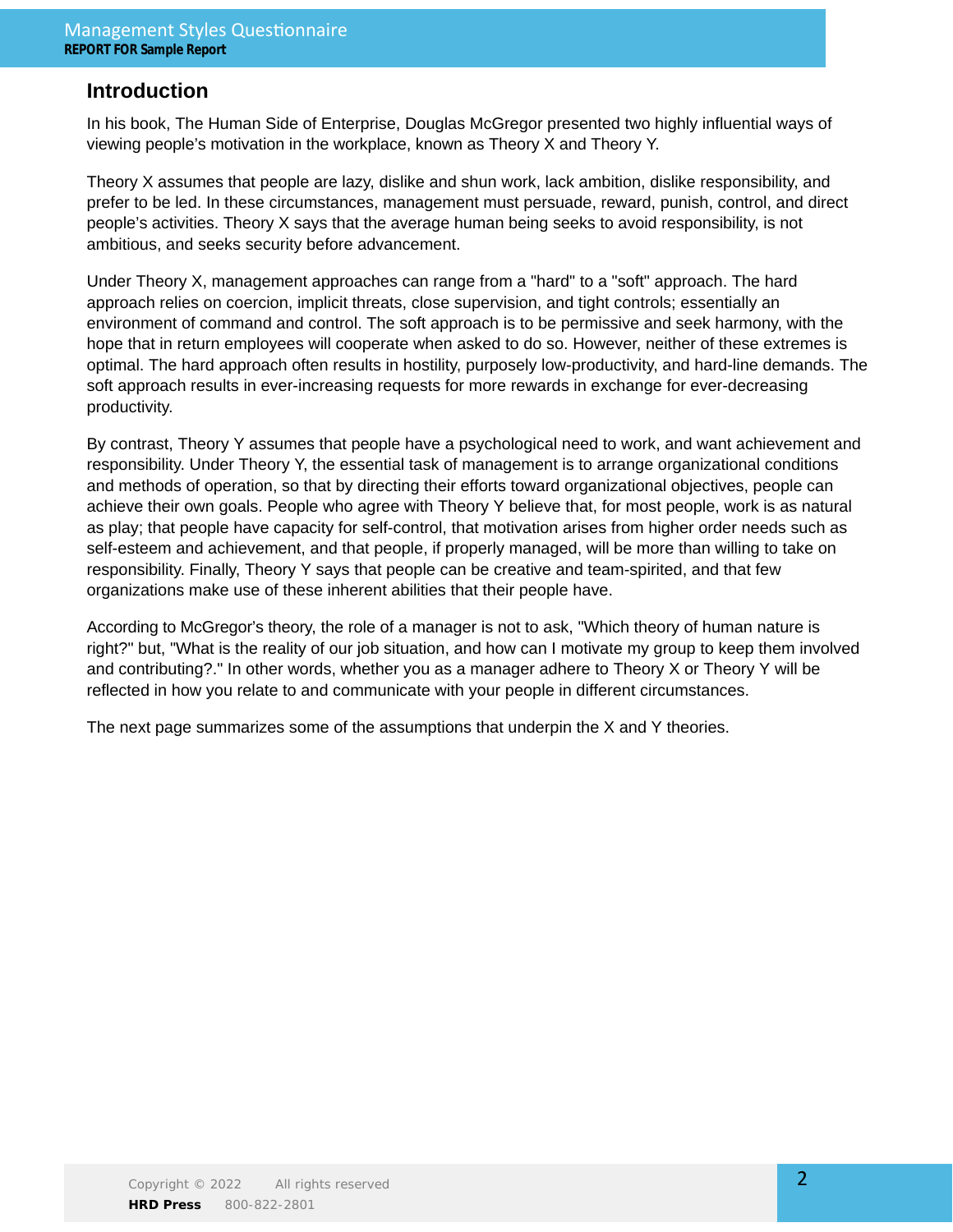### **Underlying assumptions about Theory X and Theory Y Managerial Style**

#### **THEORY X ASSUMPTIONS THEORY Y ASSUMPTIONS**

- 
- People work mostly for money, status, and rewards. People seek many satisfactions in work; pride in
- The main force keeping people productive in their work is fear of being demoted or fired.
- People remain children grown larger; they are naturally dependent on leaders.
- People expect and depend on direction from above; they do not want to think for themselves.
- People need to be told, shown, and trained in proper methods of work.
- People need supervisors who will watch them closely enough to be able to praise good work and reprimand errors.
- People have little concern beyond their immediate, material interests.
- People need specific instruction on what to do and how to do it; larger policy issues are none of their business.
- 
- People are naturally compartmentalized; work demands are entirely different from leisure activities.
- People naturally resist change; they prefer to stay in familiar territory.
- Jobs are primary and must be done; people are selected, trained, and fitted to pre-defined jobs.
- People are formed more by heredity, childhood, and youth; as adults they remain relatively static; "old dogs don't learn new tricks."
- 

- People are naturally lazy; they prefer to do nothing. • People are naturally active; they set goals and enjoy striving to reach them.
	- achievement, enjoyment of process, sense of contribution, pleasure in association, and stimulation of new challenges.
	- The main force keeping people productive in their work is a desire to achieve their personal and social goals.
	- People normally mature beyond childhood; they aspire to independence, self-fulfillment, and responsibility.
	- People close to the situation see and feel what is needed, and are capable of self-direction.
	- People who understand and care about what they are doing can devise and improve their own methods of doing work.
	- People need to sense that they are respected, capable of assuming responsibility, and self-correction.
	- People seek to give meaning to their lives by identifying with larger causes.
	- People need ever-increasing understanding; they need to grasp the meaning of the activities in which they are engaged; they have cognitive hunger.
- People appreciate being treated with courtesy. People crave genuine respect from their fellow man.
	- People are naturally integrated; when work and play are too sharply separated, both deteriorate.
	- People naturally tire of monotonous routine and enjoy new experiences; to some degree everyone is creative.
	- People are primary and seek self-realization; designed, modified, and fitted to people.
	- People constantly grow; it is never too late to learn; they enjoy learning and increasing their understanding and capability.
- People need to be inspired, pushed, or driven. People need to be released, encouraged, and assisted.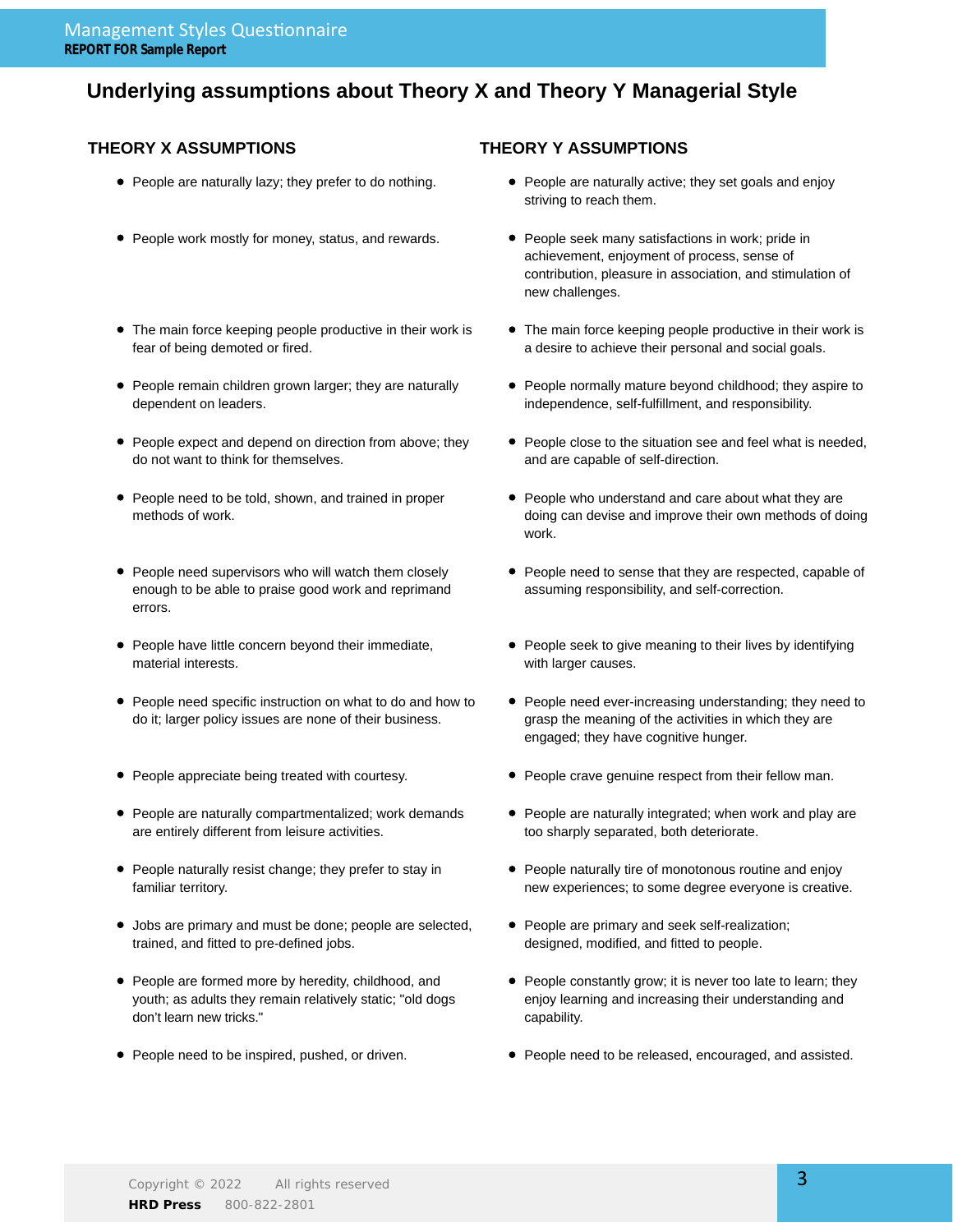## **Theory X and Theory Y**

Two sets of values have influenced the way in which people have managed the work of others. Douglas McGregor labeled them Theory X and Theory Y, and described them in his classic book, The Human Side of Enterprise. More recently, the field of transactional analysis (TA) brings a pair of terms to help our understanding of these sets of values: Parent-Child (Theory X) and Adult-Adult (Theory Y). The table below makes the distinction clear:



#### View Of Others

When we approach situations and people with the attitude that we are right and others are not (I'm OK, you're not OK), we are operating from the Parent state. There are two kinds of parent behavior: The nurturing parent tends to protect subordinates; to gather them under one's wings. This manager (Soft X) wants to be recognized as a friend.

In contrast to the nurturing parent, the judgmental parent (Hard X) believes that employees are lazy or inadequate, and will typically do only what is expected of them. This manager believes that pay, working conditions, and incentives are the tools a supervisor must work with in order to induce employees to work, since the work itself is not considered to be sufficiently attractive in and of itself.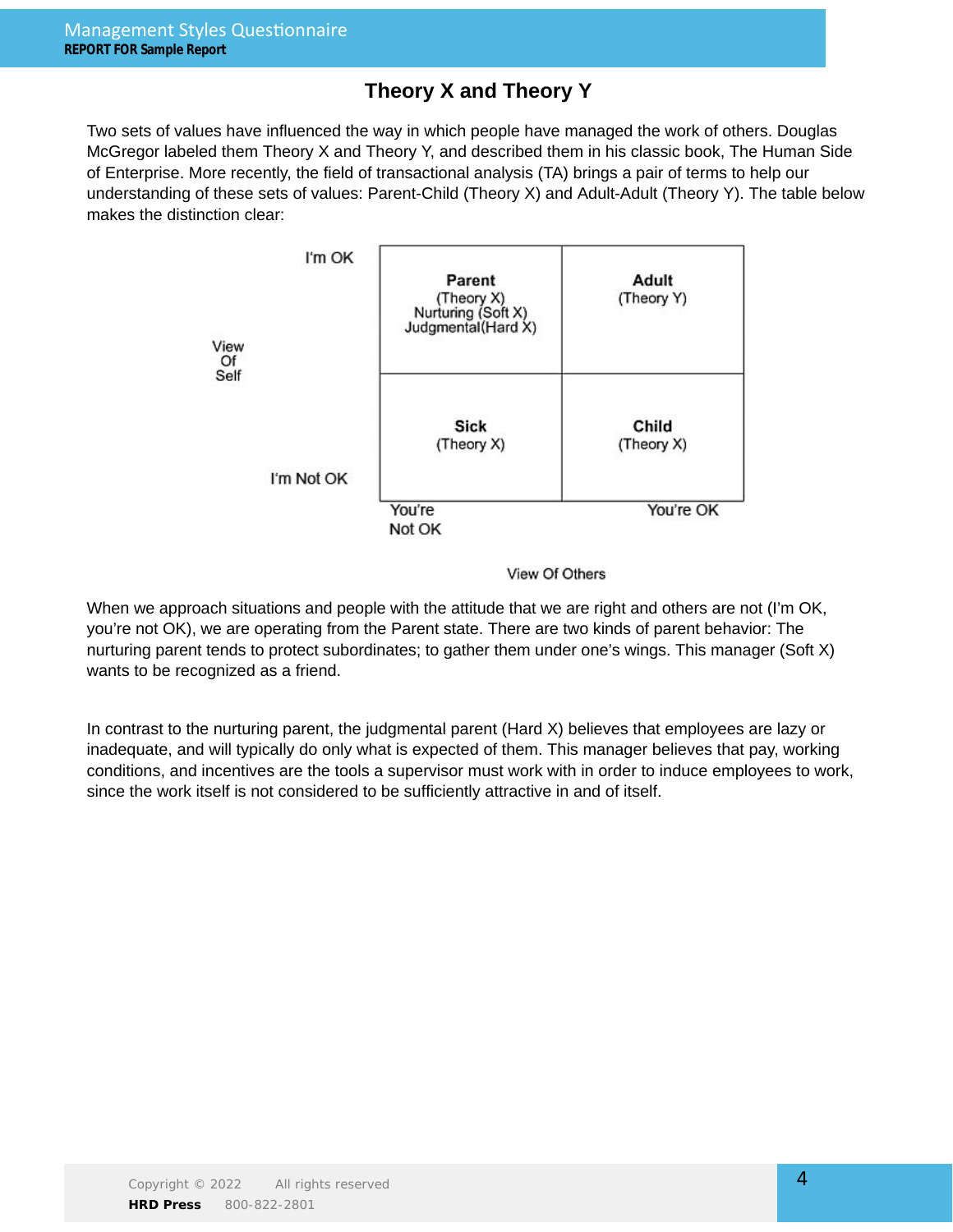### **Interpreting your X and Y scores**

Management Style: Parent-Child and Adult-Adult

Your Score in Theory X: 46.67 %

Your Score in Theory Y: 53.33 %

### **Graphical Results**

The following graph depicts your results on a simple graph showing the balance of X and Y choices you made:

#### **Your self perception of management style.**

|  |  |  |  |  |  |  | Theory X |  |  |                                                                                                                            |  |  |  |        |  |
|--|--|--|--|--|--|--|----------|--|--|----------------------------------------------------------------------------------------------------------------------------|--|--|--|--------|--|
|  |  |  |  |  |  |  |          |  |  | 30   29   28   27   26   25   24   23   22   21   20   19   18   17   16   15   14   13   12   11   10   9   8   7   6   5 |  |  |  | . 3121 |  |
|  |  |  |  |  |  |  |          |  |  |                                                                                                                            |  |  |  |        |  |

| <b>Theory</b> |  |  |  |  |  |  |     |  |  |  |  |  |  |  |                                                                    |  |  |  |  |  |  |
|---------------|--|--|--|--|--|--|-----|--|--|--|--|--|--|--|--------------------------------------------------------------------|--|--|--|--|--|--|
|               |  |  |  |  |  |  | 6 I |  |  |  |  |  |  |  | 8 9 10 11 12 13 14 15 16 17 18 19 20 21 22 23 24 25 26 27 28 29 30 |  |  |  |  |  |  |
|               |  |  |  |  |  |  |     |  |  |  |  |  |  |  |                                                                    |  |  |  |  |  |  |

Most people will have a score on both scales (X and Y). If one of your scores is high and one score is low, you show a clear preference for the high score.

If both scores are equal, you have developed a strong management style, responsive to both types of employees and situations: Adult-Adult and Parent-Child.

Of course, there are no right or wrong scores. The appropriateness of your two scores depends upon the work environment, the people you supervise, and your own evolution as a manager, as well as the specific situations in which you are expected to manage every day.

The table on the next page describes some of the characteristics of the Theory X and Theory Y management styles.

When you compare your score to the characteristics presented in the table, you may think, "My score is high on (Theory X/Theory Y), yet I don't necessarily agree with the statements or characteristics for that management type." It is possible, whether you are aware of it or not, to act in a manner contrary to your beliefs in certain situations.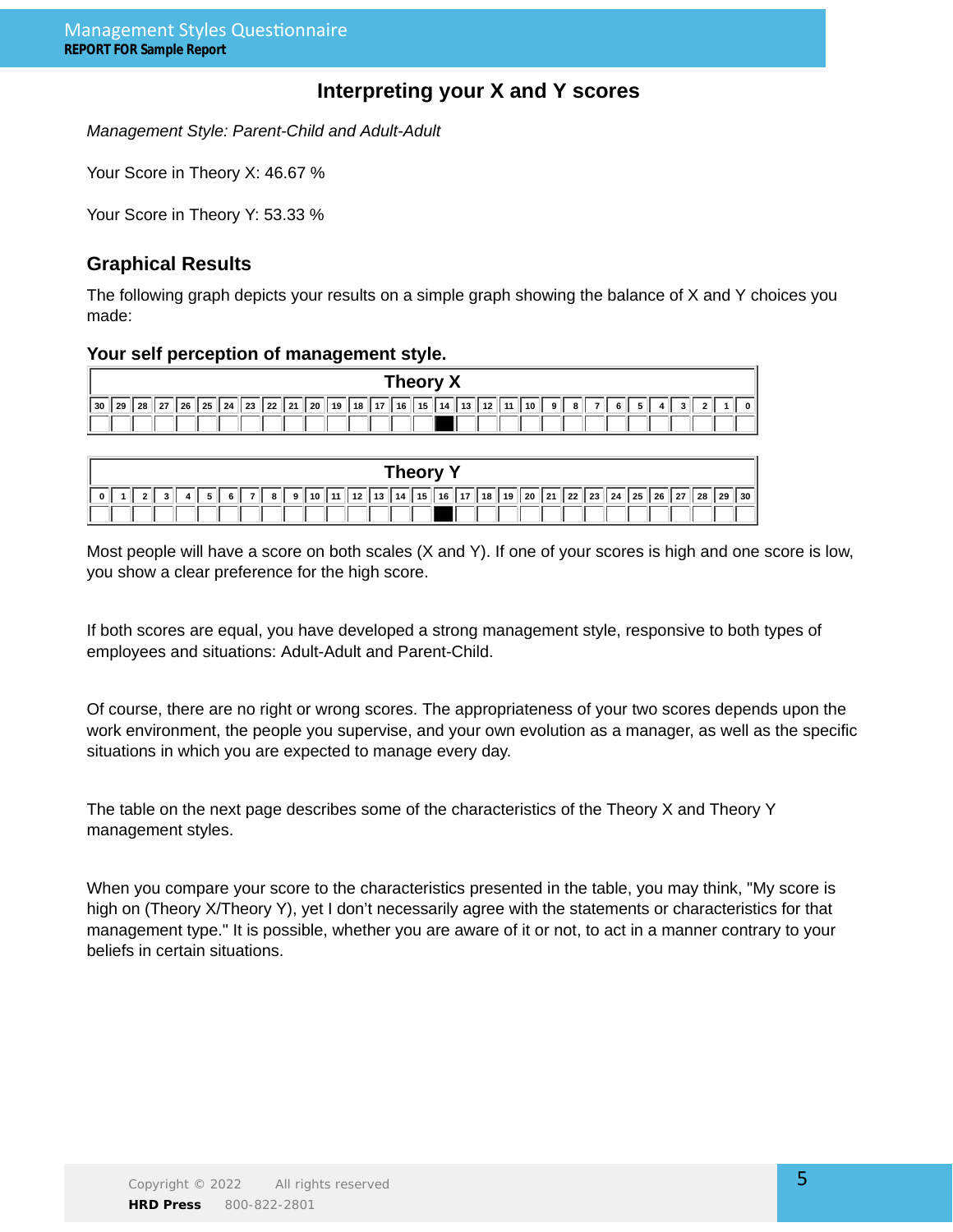|                                                  | <b>Theory X</b><br><b>Parent-Child Relationships</b>                                                                                                                                                   | <b>Theory Y</b><br><b>Adult-Adult Relationships</b>                                                                                                                                               |
|--------------------------------------------------|--------------------------------------------------------------------------------------------------------------------------------------------------------------------------------------------------------|---------------------------------------------------------------------------------------------------------------------------------------------------------------------------------------------------|
| <b>Manager's View</b><br>of Work                 | Work is a source of dissatisfaction. We<br>must compensate for this through pay and<br>benefits.                                                                                                       | Work can be satisfying and challenging; a<br>major opportunity to test one's talents and<br>develop them more fully.                                                                              |
| Manager's<br>View of<br><b>Workers</b>           | Employees want less responsibility and<br>security. They are dependent on<br>supervisors to make decisions, solve<br>problems, set goals, and keep them<br>productive.                                 | Employees want more responsibility and<br>challenge. They are capable of making<br>decisions, solving problems, and setting<br>goals for themselves if we let them.                               |
| Manager's<br><b>View of Self</b>                 | I'm OK, you're not OK. People are too<br>dependent on me. I end up having to do<br>their thinking for them, and bailing them<br>out.                                                                   | I'm OK, you're OK. Once they've been<br>trained, my role is that of a coach. I must<br>step back and let them play the game.                                                                      |
| <b>Motivation</b><br>Used by<br><b>Manager</b>   | Carrot and stick: Set up system of rewards<br>and punishments to entice and coerce<br>employees.                                                                                                       | Work is inherently appealing: Use it to give<br>challenge, sense of achievement,<br>recognition, responsibility, and growth.                                                                      |
| <b>Expectations: the</b><br>"Pygmalion Effect"   | This manager expects less of people than<br>they are capable of and gets it! Expect<br>the worst and you won't be surprised.                                                                           | This manager expects more of people than<br>they knew they were capable of and<br>gets it! Expect the best (not perfection) and<br>people will give their best effort.                            |
| <b>The Working</b><br>Relationship               | Employees are here to extend my<br>effectiveness.                                                                                                                                                      | I am here to extend the effectiveness of my<br>employees.                                                                                                                                         |
| <b>Motivation of</b><br><b>Employees</b>         | Employees spend most of their energy<br>keeping the boss happy, harvesting the<br>carrots and avoiding the stick.                                                                                      | Employees invest their time meeting goals<br>and standards that they and the manager<br>have agreed to jointly.                                                                                   |
| The Goal of the<br>Organization<br>for Employees | To have workers trained as well-oiled<br>machines that make few errors, require<br>little maintenance, and function as highly<br>dependable robots within a narrowly<br>prescribed area of operations. | To develop people to the point where each is<br>a manager of his/ her own time and talent,<br>solving problems and making decisions within<br>an expanding area of freedom and<br>responsibility. |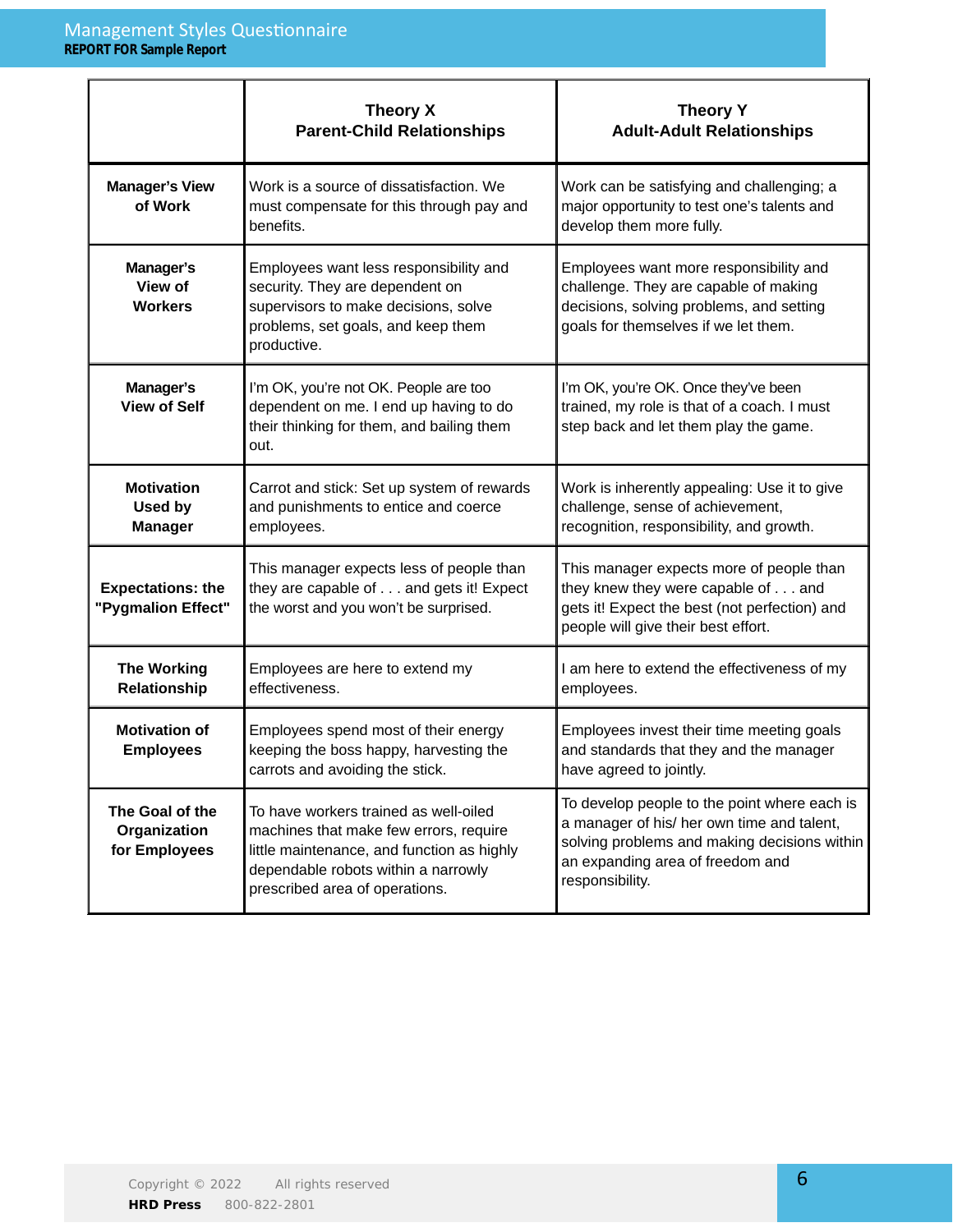### **Managerial Style in relation to specific competencies**

Your scores from the Management Styles Questionnaire will have a direct impact upon how you perform in a number of different competency areas. In the Management Effectiveness Profile (available from HRD Press), management proficiency consists of twelve specific competencies in four broad areas or clusters:

#### **MANAGING YOUR JOB**

- Managing and Prioritizing Time
- Setting Goals and Standards
- Planning and Scheduling Work

#### **RELATING TO OTHERS**

- Listening and Organizing
- Giving Clear Information
- Getting Unbiased Information

#### **BUILDING THE TEAM**

- Training, Coaching and Delegating
- Appraising People and Performance
- Disciplining and Counseling

#### **THINKING CLEARLY**

- Identifying and Solving Problems
- Making Decisions and Weighing Risk
- Thinking Clearly and Analytically

The next four pages will describe how a Theory X style manager and a Theory Y style manager are likely to perform in each competency area. **Note:** This is only a general guide, as actual performance will depend on the situation.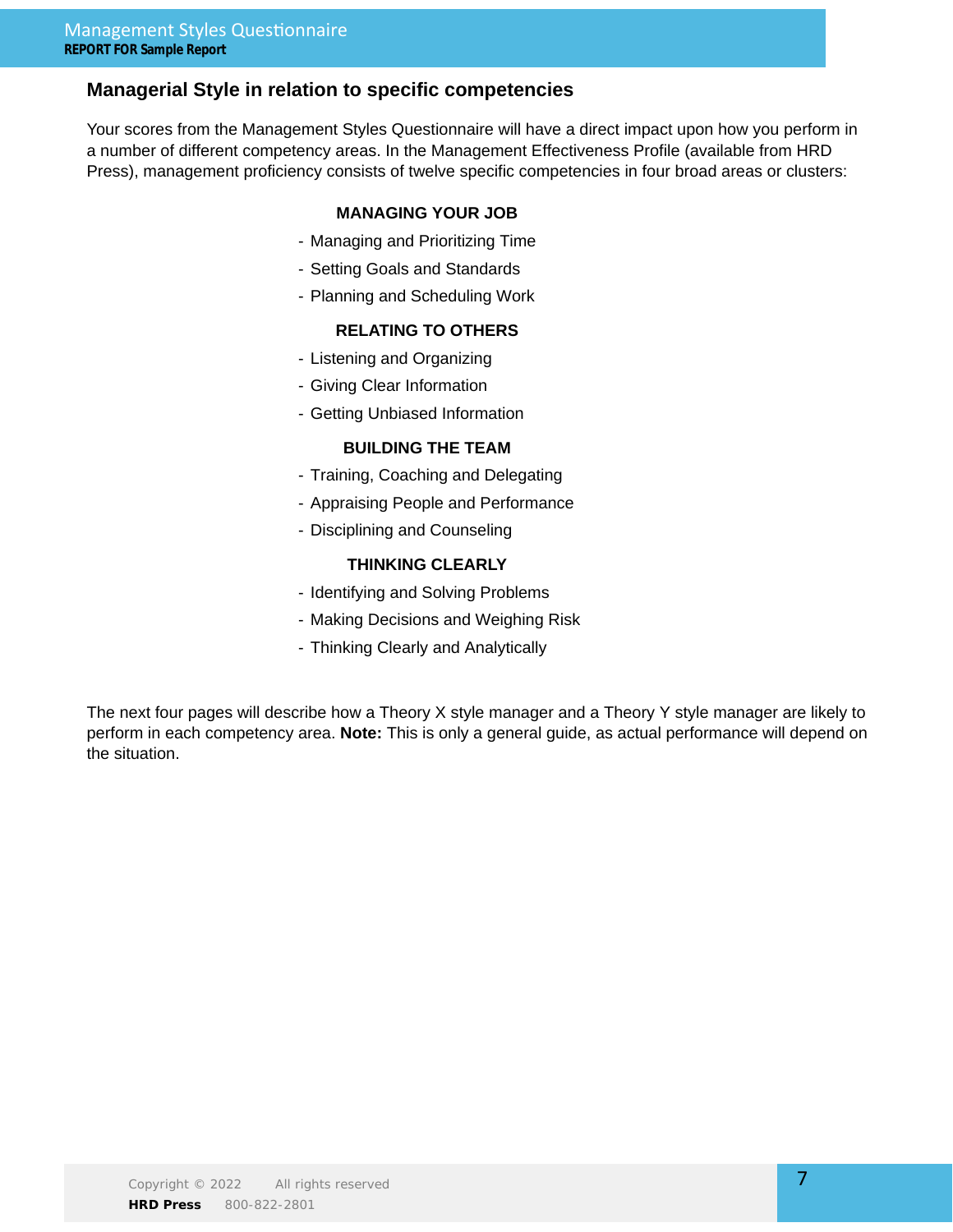# **THE ADMINISTRATIVE COMPETENCIES - As applied by two styles of managers**

|                                               | <b>PARENT-CHILD</b><br>(Theory X)                                                                                                        | ADULT-ADULT<br>(Theory Y)                                                                                                                                                  |
|-----------------------------------------------|------------------------------------------------------------------------------------------------------------------------------------------|----------------------------------------------------------------------------------------------------------------------------------------------------------------------------|
| <b>Time Management</b><br>and Prioritizing    | Activity oriented; wants to see people<br>keeping busy the whole time.                                                                   | Results oriented; there should be quiet<br>times and moments for reflection and<br>planning.                                                                               |
|                                               | Manages the time of others, who can't be<br>expected to know the priorities.                                                             | Trusts people to manage their own time and<br>does not second-guess them on priorities.                                                                                    |
|                                               | Everything must get done sooner or later, so<br>keep working. Time is something you<br>spend.                                            | Getting everything done is not as important<br>as getting the right things done. Time is<br>something you invest.                                                          |
|                                               | Expects people to be available whenever<br>they are needed; putting in time is of prime<br>importance.                                   | Recognizes that people have many priorities<br>and aren't always available; achieving<br>results is more important than putting in<br>time.                                |
| <b>Setting Goals</b><br>and Standards         | Assigns tasks and activities, often without<br>explanation of why (goals).                                                               | Assigns goals and standards; explains what<br>the results should look like and why.                                                                                        |
|                                               | Tells employees the details of how a goal or<br>standard should be met.                                                                  | Lets employees work out the details of how<br>a goal or standard should be met.                                                                                            |
|                                               | Believes that employees don't need or want<br>to know goals and standards. Believes that<br>they are happy as long as they are busy.     | Believes that employees have a critical<br>stake in knowing the goals and standards,<br>and that the tracking of performance toward<br>them is a key source of motivation. |
|                                               | Sets personal goals that may be<br>unrealistically high or low, since the activity<br>is often seen as threatening.                      | Sets personal goals that are challenging but<br>achievable, since the activity is seen as one<br>of growth and development.                                                |
| <b>Planning and</b><br><b>Scheduling work</b> | There's no time to plan or schedule.<br>Besides, things never go according to plan<br>anyway, so why bother.                             | Planning, scheduling, and controlling is part<br>of every job. We must take time to make<br>time.                                                                          |
|                                               | Sees activity as productive (visible output)<br>and may distrust planning as a poor<br>substitute for working.                           | Sees planning as working. Effective<br>planning should enable people to work<br>smarter rather than harder.                                                                |
|                                               | Planning and scheduling are responsibilities<br>of management, since employees (children)<br>can't be expected to know how to handle it. | Planning and scheduling are part of any<br>task or assignment, and are the<br>responsibility of everyone. Managers and<br>employees must confer on how to handle it.       |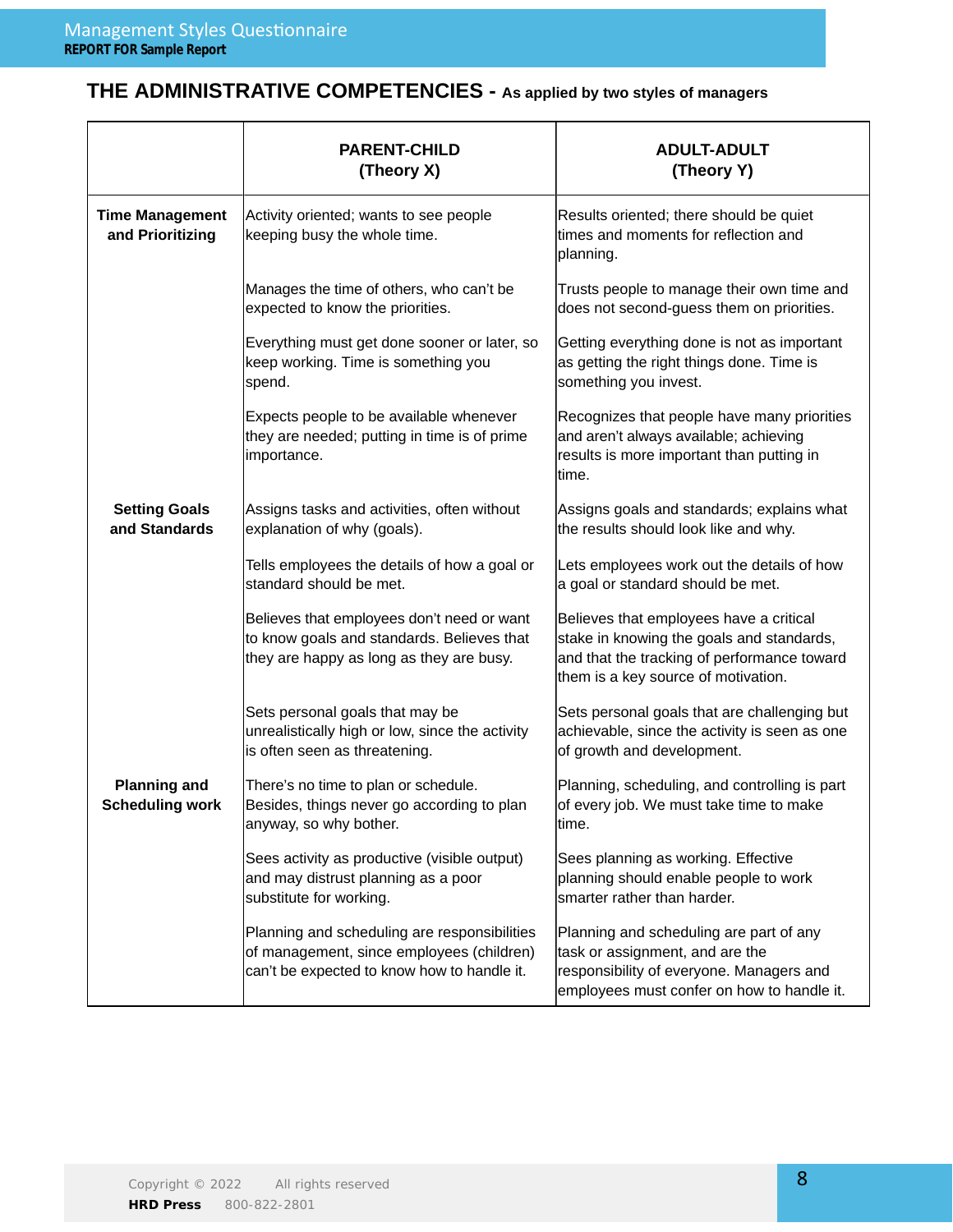# **THE COGNITIVE COMPETENCIES - As applied by two styles of managers**

|                                                               | <b>PARENT-CHILD</b><br>(Theory X)                                                                                                                   | <b>ADULT-ADULT</b><br>(Theory Y)                                                                                                                                            |
|---------------------------------------------------------------|-----------------------------------------------------------------------------------------------------------------------------------------------------|-----------------------------------------------------------------------------------------------------------------------------------------------------------------------------|
| <b>Identifying and</b><br><b>Solving Problems</b>             | Believes that management has the<br>responsibility and superior experience to<br>solve problems, and employees should not<br>attempt it themselves. | Believes that the employees closest to the<br>problems are in the best position to solve<br>them, given proper training and coaching.                                       |
|                                                               | Sees empowerment as a threat to quality,<br>as unprepared employees attempt to solve<br>problems themselves.                                        | Sees empowerment as a means of affixing<br>responsibility with teams and work groups,<br>where it belongs.                                                                  |
|                                                               | May at times be more interested in affixing<br>blame than in resolving problems.                                                                    | Avoids blaming employees; prefers to view<br>problems as opportunities for learning (live<br>case studies).                                                                 |
|                                                               | Sees problems as a curse or error on<br>someone's part.                                                                                             | Sees problems as a natural part of any<br>endeavor.                                                                                                                         |
| <b>Making</b><br><b>Decisions and</b><br><b>Weighing Risk</b> | It is the role of a manager to make<br>decisions, and the role of employees to put<br>these decisions into action.                                  | Many decisions can and should be made by<br>employees. Managers and employees<br>should work out in advance the types of<br>decisions each is responsible for.              |
|                                                               | Tends to base decisions on subjective<br>factors and gut feelings. The process is<br>sometimes emotional.                                           | Tends to base decisions on objective data.<br>Weighs the alternatives on different factors,<br>sometimes with a decision matrix. Takes a<br>rational, unemotional approach. |
|                                                               | The ability to make decisions is a major<br>source of power. To delegate or share it<br>means a loss of personal power (influence).                 | Empowerment means more effectiveness<br>for everyone. Employees will be more<br>committed to the successful outcome of a<br>decision that they researched and made.         |
| <b>Planning and</b><br><b>Scheduling work</b>                 | Tends to oversimplify and to polarize issues<br>as black and white.                                                                                 | Tends to see many shades of gray when<br>analyzing people and situations.                                                                                                   |
|                                                               | Often unaware of personal bias or of<br>alternative ways of viewing things.                                                                         | Solicits opinions and viewpoints of others so<br>as to get a broader perception of things.                                                                                  |
|                                                               | May lead with the heart and follow with the<br>head.                                                                                                | Keeps facts and feelings separate, treating<br>reason and emotion with equal respect.                                                                                       |
|                                                               | Jumps to premature conclusions, does not<br>look for evidence or assign weight, is easily<br>victimized by faulty logic.                            | Takes time to weigh evidence, explore<br>alternatives, test assumptions and evaluate<br>the soundness of the input (premises) and<br>output (conclusions)                   |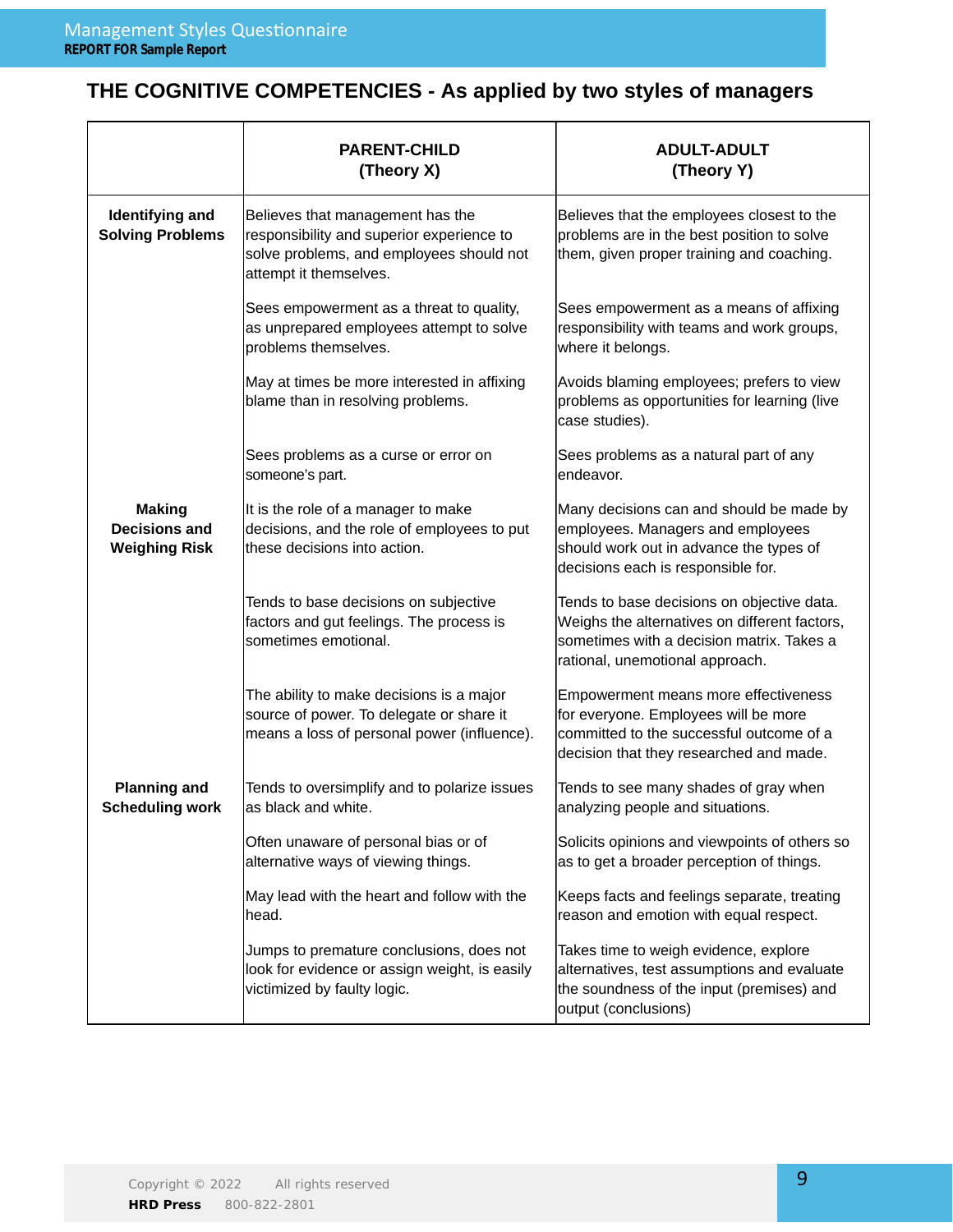# **THE COMMUNICATION COMPETENCIES - As applied by two styles of managers**

|                                                         | <b>PARENT-CHILD</b><br>(Theory X)                                                                                                                                                                                 | <b>ADULT-ADULT</b><br>(Theory Y)                                                                                                                                                    |
|---------------------------------------------------------|-------------------------------------------------------------------------------------------------------------------------------------------------------------------------------------------------------------------|-------------------------------------------------------------------------------------------------------------------------------------------------------------------------------------|
| Listening<br>and Organizing                             | May not spot gaps or inconsistencies in<br>what others are saying.                                                                                                                                                | Probes to confirm understanding and get<br>closure.                                                                                                                                 |
|                                                         | Believes that people say what they mean<br>and mean what they say.                                                                                                                                                | Believes that people aren't always sure<br>what they want to say.                                                                                                                   |
|                                                         | Fails to summarize or confirm<br>understanding. Assumes that message<br>clarity is the speaker's responsibility.                                                                                                  | Confirms and seeks closure with summary:<br>'Let me see if I understand what you've<br>been saying. You feel that"                                                                  |
|                                                         | Often better at listening for facts and<br>content than for feelings and intent.                                                                                                                                  | Pays as much attention to the speaker's<br>intent as to the message content; works to<br>answer the question, "Why are you telling<br>me this?"                                     |
| <b>Giving Clear</b><br><b>Information</b>               | Believes that one person is the sender and<br>the other is the receiver of information.<br>Therefore, the ability to make an effective<br>(commanding, one-way) presentation is the<br>key to influencing others. | Believes that both parties have information<br>to give and get, and that this is done via<br>dialogue.                                                                              |
|                                                         | Believes that attitudes are hard to change<br>but that it can be done by conveying the<br>right information.                                                                                                      | Believes that attitudes can be changed<br>better by asking questions than by giving<br>information - deductive (Socratic) discussion<br>and dialogue rather than inductive lecture. |
|                                                         | Sees breakdowns in communication as the<br>other person's fault; "You didn't listen when<br>I told you".                                                                                                          | Sees communication as a two-way street;<br>both parties are responsible for making sure<br>that understanding is complete.                                                          |
| <b>Getting</b><br><b>Unbiased</b><br><b>Information</b> | Believes people (children) should be seen<br>and not heard; does not probe for<br>verification.                                                                                                                   | Believes that the speaker deserves full<br>attention and a clean slate (no prior listener<br>bias or assumptions of source credibility).                                            |
|                                                         | Often better at listening for factual<br>information than for feelings and thoughts.                                                                                                                              | Probes for feelings "Why are you telling me<br>this?" as well as for fact "What information<br>are you conveying?"                                                                  |
|                                                         | Uses directive questions that tend to bias<br>the respondent into saying what is<br>expedient (i.e. the reply is often guarded,<br>incomplete and phrased in acceptable<br>terms).                                | Uses the full repertoire of questions<br>(directive, non-directive, self-appraisal,<br>probes) to get the full message (content and<br>intent).                                     |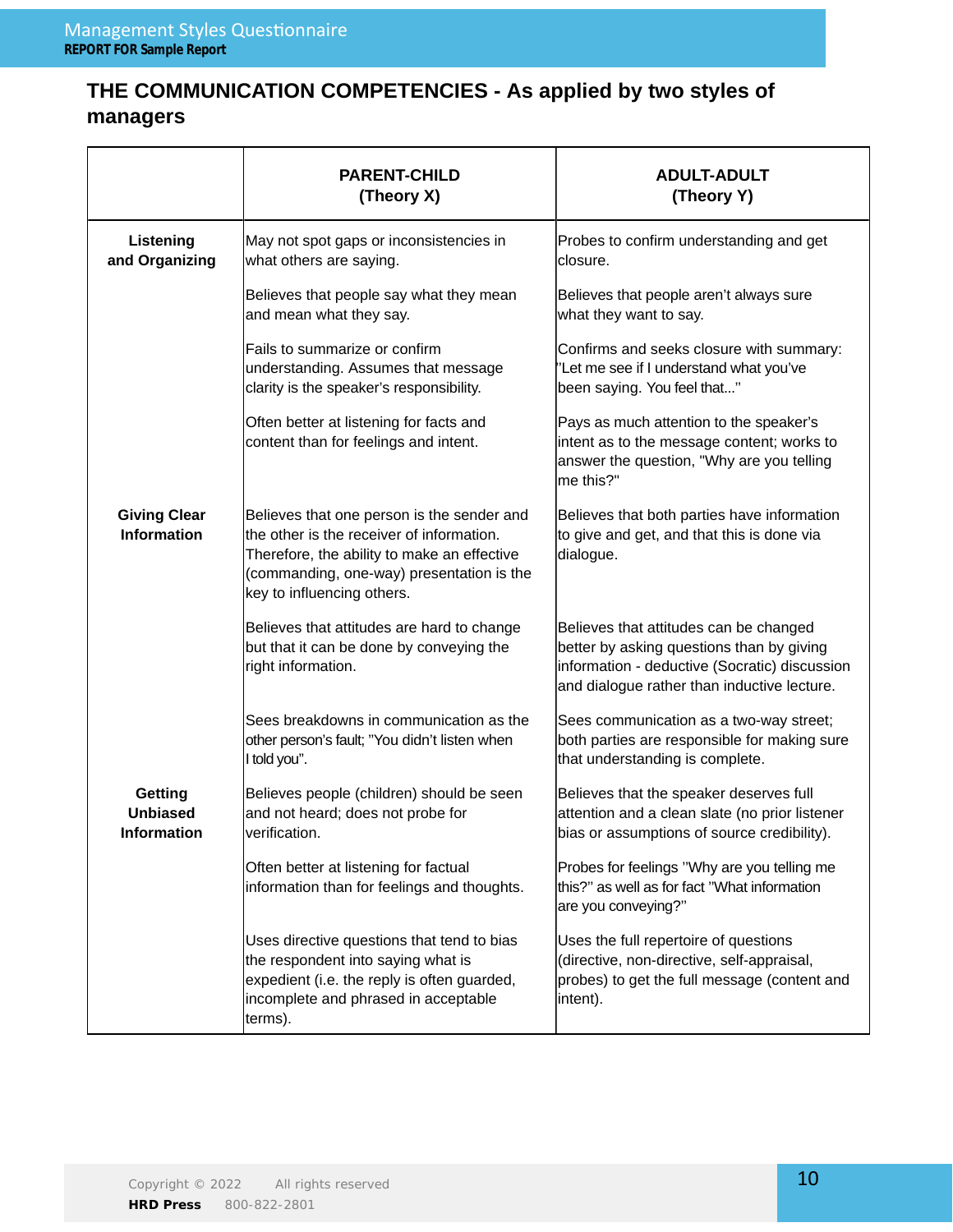# **THE SUPERVISORY COMPETENCIES - As applied by two styles of managers**

|                                                             | <b>PARENT-CHILD</b><br>(Theory X)                                                                                                                                                                                                                               | <b>ADULT-ADULT</b><br>(Theory Y)                                                                                                                                                                              |
|-------------------------------------------------------------|-----------------------------------------------------------------------------------------------------------------------------------------------------------------------------------------------------------------------------------------------------------------|---------------------------------------------------------------------------------------------------------------------------------------------------------------------------------------------------------------|
| <b>Training</b><br><b>Coaching and</b><br><b>Delegating</b> | The glass is half emptythere's so much<br>that our people must learn and so little time<br>to teach it (show and tell, inductive method).                                                                                                                       | The glass is half fullwe can train our<br>people by building on what they already<br>know (Socratic, deductive method).                                                                                       |
|                                                             | My role is to tell them what they need to<br>know to perform effectively.                                                                                                                                                                                       | My role is to help them to learn by<br>experience with hands-on activity in a<br>low-risk, fail-safe environment.                                                                                             |
|                                                             | They are dependent on me to share my<br>experience and knowledge.                                                                                                                                                                                               | They are self-dependent as long as we<br>provide the needed resources (mentors,<br>co-workers, instructors).                                                                                                  |
|                                                             | Believes that training can and should be<br>delegated to HRD people who are the<br>experts.                                                                                                                                                                     | Believes that training of one's team is too<br>important to be delegated (it can only be<br>abdicated!)                                                                                                       |
|                                                             | Sees the teacher's role as active and the<br>learner's as largely passive, submissive,<br>listener - "don't interrupt or challenge".                                                                                                                            | Sees the learner's role as active and<br>teacher's role as an arranger of learning<br>experiences - welcomes interruptions and<br>challenges.                                                                 |
| <b>Appraising</b><br>People and<br><b>Performance</b>       | Gives little if any specific feedback. The<br>judgmental manager (Hard X) is critical and<br>hard to please, whose the nurturing<br>manager (Soft X) gives overall and general<br>encouragement without pinpointing specific<br>correct and incorrect behavior. | Gives regular feedback, both complimentary<br>and corrective, so that both types are seen<br>as normal and welcome. Such feedback is<br>thus reinforcing (i.e., effective in shaping the<br>desired behavior) |
|                                                             | Sometimes waits until annual appraisal to<br>evaluate. Performance reviews contain<br>surprises and may be emotional.                                                                                                                                           | Gives regular feedback so that annual<br>appraisals are surprise-free; a time for<br>taking inventory, identifying trends, and<br>planning future growth actions.                                             |
|                                                             | Wants the employee to know how he/she<br>'stacks up" in the eyes of a superior's<br>expectations.                                                                                                                                                               | Wants the employee to appraise self and<br>thus internalize the standards and the<br>responsibility (self-management).                                                                                        |
| Disciplining and<br><b>Counseling</b>                       | Sees discipline as a negative action that<br>maybe taken to punish to make a point or<br>get even.                                                                                                                                                              | Sees discipline as a constructive action that<br>must be taken to restore behavior to<br>desirable levels.                                                                                                    |
|                                                             | It's the person that is unacceptable and<br>must be corrected.                                                                                                                                                                                                  | It's the behavior that is unacceptable and<br>must be corrected.                                                                                                                                              |
|                                                             | May avoid discipline in the hope that the<br>problem or deviation will go away or get<br>better on its own.                                                                                                                                                     | Sees the need to correct inappropriate<br>behavior when it is first recognized, before it<br>becomes habit and thus harder to correct.                                                                        |